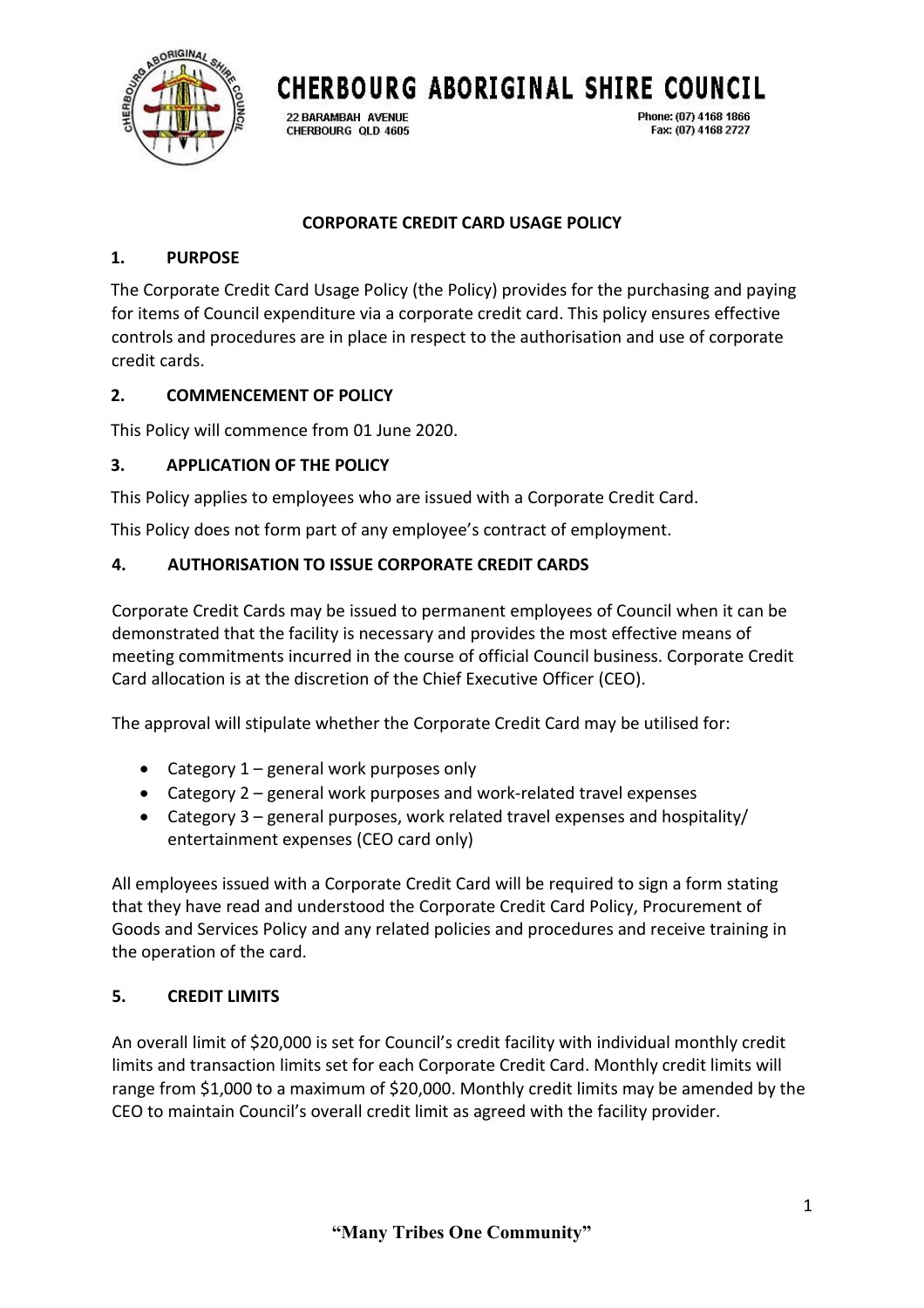

22 BARAMBAH AVENUE CHERBOURG OLD 4605 Phone: (07) 4168 1866 Fax: (07) 4168 2727

# **6. WITHDRAWAL OF CREDIT CARDS**

Upon a Cardholder's termination or transfer, the Corporate Credit Card must be returned no later than the last day of employment to the Accountant to be destroyed, upon which the CEO will authorise the Accountant to arrange for the cancellation of the Corporate Credit Card with the credit facility provider.

Where a Cardholder does not comply with the requirements of this policy and related policies and procedures their Corporate Credit Card may be cancelled. Any potential fraudulent misuse of the card will result in the cancellation of the individual's Corporate Credit Card immediately and disciplinary action may be taken.

## **7. REPORTING LOST OR STOLEN CARDS**

If a card is lost or stolen, Council may not be liable for unauthorised transactions after the loss or theft of the card if it is not reported within a reasonable time. Where a Corporate Credit Card has been lost or stolen, that loss must be reported immediately to the Credit Card provider if outside of business hours or directly to the Accountant or the CEO during business hours. If the card is lost or stolen outside of Council business hours, the Accountant and the CEO must be notified at the earliest possibility on re-commencement of business.

## **8. APPROPRIATE USES OF CORPORATE CREDIT CARD**

Corporate Credit Cards are to be used for transactions where it is the most efficient procurement option; for example, for travel and accommodation bookings, online purchases, and for purchasing goods and services of relatively low value. Cardholders are authorised only to purchase items that would be considered appropriate to their area of work responsibility.

Credit Card transactions must be within the authorised delegation limit set by the CEO of the Cardholder and comply with Council's policies and procedures. A cardholder may be subject to disciplinary action if this process is not adhered to.

All payments using a Corporate Credit Card must comply with Council's policies relating to purchasing, travel, entertainment and hospitality.

Requests for travel bookings to attend training or conferences must be provided to the CEO for approval before proceeding with the booking. All travel bookings are to be made through the HR Advisor or Accountant and in accordance with Council policy.

When purchases are made with a Corporate Credit Card, quotes/tenders are still required in accordance with Council's Procurement of Goods and Services Policy.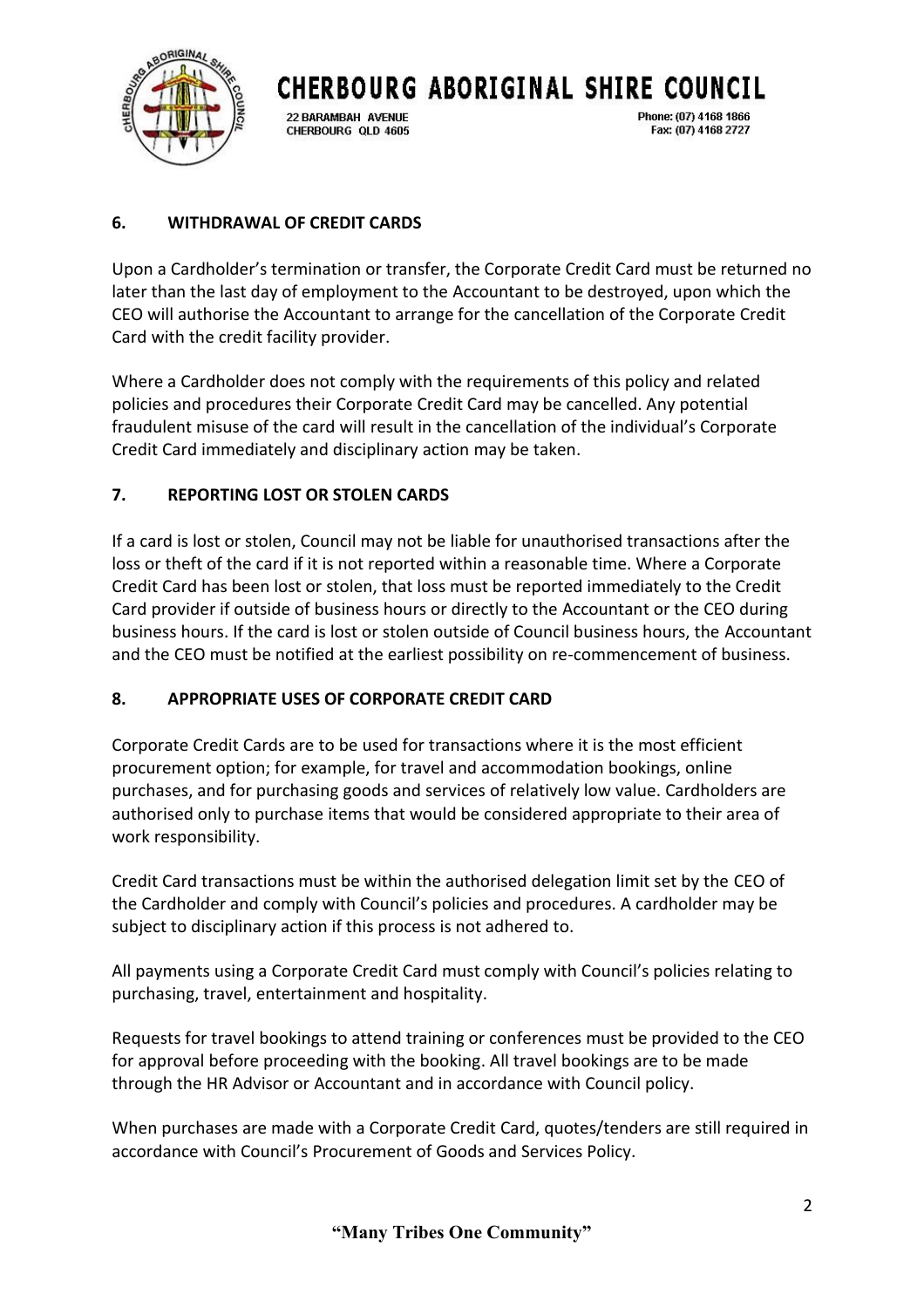

22 BARAMBAH AVENUE CHERBOURG OLD 4605 Phone: (07) 4168 1866 Fax: (07) 4168 2727

Corporate Credit Cards must not be used for:

- 1. Obtaining cash from any source;
- 2. Payment of any private expenditure including the payment of travel expenditure for accompanying partners on business trips;
- 3. Payment for goods or services which are not available or complete at the time of the transaction (ie. no back orders);
- 4. Purchase of any items where a purchasing arrangement is in place for that type of supply, eg store accounts;
- 5. Purchase of 'valuable and attractive' items (e.g. digital cameras) without the prior approval of the CEO;

# **9. APPROVAL PROCESS**

Credit Card transactions must first be reviewed by the Card Holder to ensure they are legitimate and costed to the appropriate account in preparation for data entry into the finance system. Suspicious transactions should be reported and followed up immediately.

All documentation relating to the transaction is to be provided to the CEO for approval within seven days. A Card Holder may be held personally liable and/or subject to disciplinary action for any non-approved transactions.

Transactions on the CEO's card will be reviewed and approved by the Accountant.

Once approved, the transaction is to be entered into the finance system and the documentation filed.

## **10. REQUIREMENT TO AUDIT THE USE OF CORPORATE CREDIT CARDS**

An audit of Corporate Credit Card transactions will be conducted at least annually by the Accountant or the Internal Auditor.

## **11. RESPONSIBILITY AS CREDIT CARD ADMINISTRATOR**

The Accountant will perform the following functions as Credit Card Administrator:

- 1 Follow up any apparent misuse or noncompliance with this policy and associated procedure/s with the Chief Executive Officer;
- 2 Maintain a current register of all authorised cardholders; and
- 3 Cancel lost or stolen Corporate Credit Cards immediately upon notification of a concern.